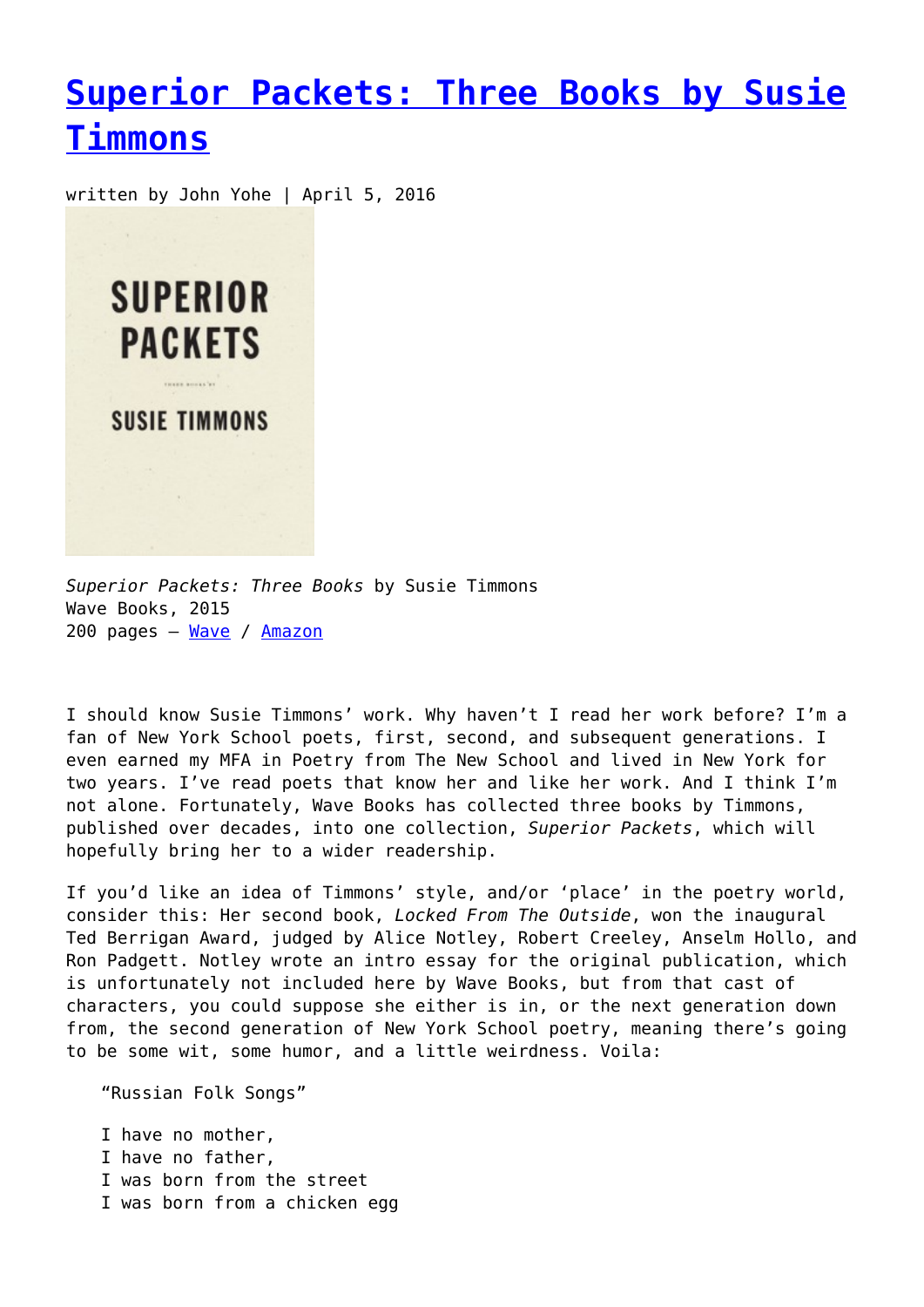As we float on a stinking lake I kiss your slimy lips and you hold me close to your hairy chest \*

\*

Mary, Mary, your legs are so white and lovely let us watch while you wash them in the river-Be quiet, you noisy geese! My mother-in-law is asleep beneath that bush.

This has Padgett's absurd humor all over it, and the poem has that key comic pause—in the brain, in the process of reading—where at first the poem might not quite seem right, playing with readers' expectations about what poetry is, or should do. Meaning, probably, a reader might be expecting some kind of nugget of wisdom, some kind of serious Tolstoyian russian-ness, and be a little confused right about the time they hit "I was born from a chicken egg." That's the moment of truth: do you stop in annoyance because the poem is not profound? Or do you laugh at the absurdity and your own expectations? Or, perhaps, if you know Timmons (I didn't before this) or the New York School poetics (yes), were you in on the joke from the beginning?

And should poetry be a joke? If you're laughing at that sentence, then yes. If not, then maybe you should be studying Critical Theory: They're a serious lot over in their gated community universities. But don't read Timmons like you'd read, say, Sylvia Plath.

"Russian Folks Songs" is from Timmons' most recent book, the third in this collection, *The New Old Paint* (2010), though many of my favorites are from the second, *Locked From The Outside*, from 1990. And though I tend to read her like I do Padgett, visualizing her with a mischievous smile but a 'straight' face, and *voice*—serious, until the point of absurdity where she, and I, and you, can't contain ourselves and laugh, though there are some weird surprises, like in the second half of "Three Rolls":

There's a station wagon outside, looking like a shoe. a girl appeared on the scene with two matching dogs I had a negative response, stylish but felt bad for the dogs being a display for this girl's personality, envious I guess, should feel sorry for all, do—feel sorry for christmas trees. Hacked Down In Their Prime. a friend, her mom sent her a can of anchovies for christmas, Hi Jane. Seasons Greetings.

No more faith in my writing, no more bursting with excitement fairly sad tonight. no lovers, boyfriends, city is shithead mean, outsider is me.

That last stanza certainly takes the poem in an extreme opposite direction.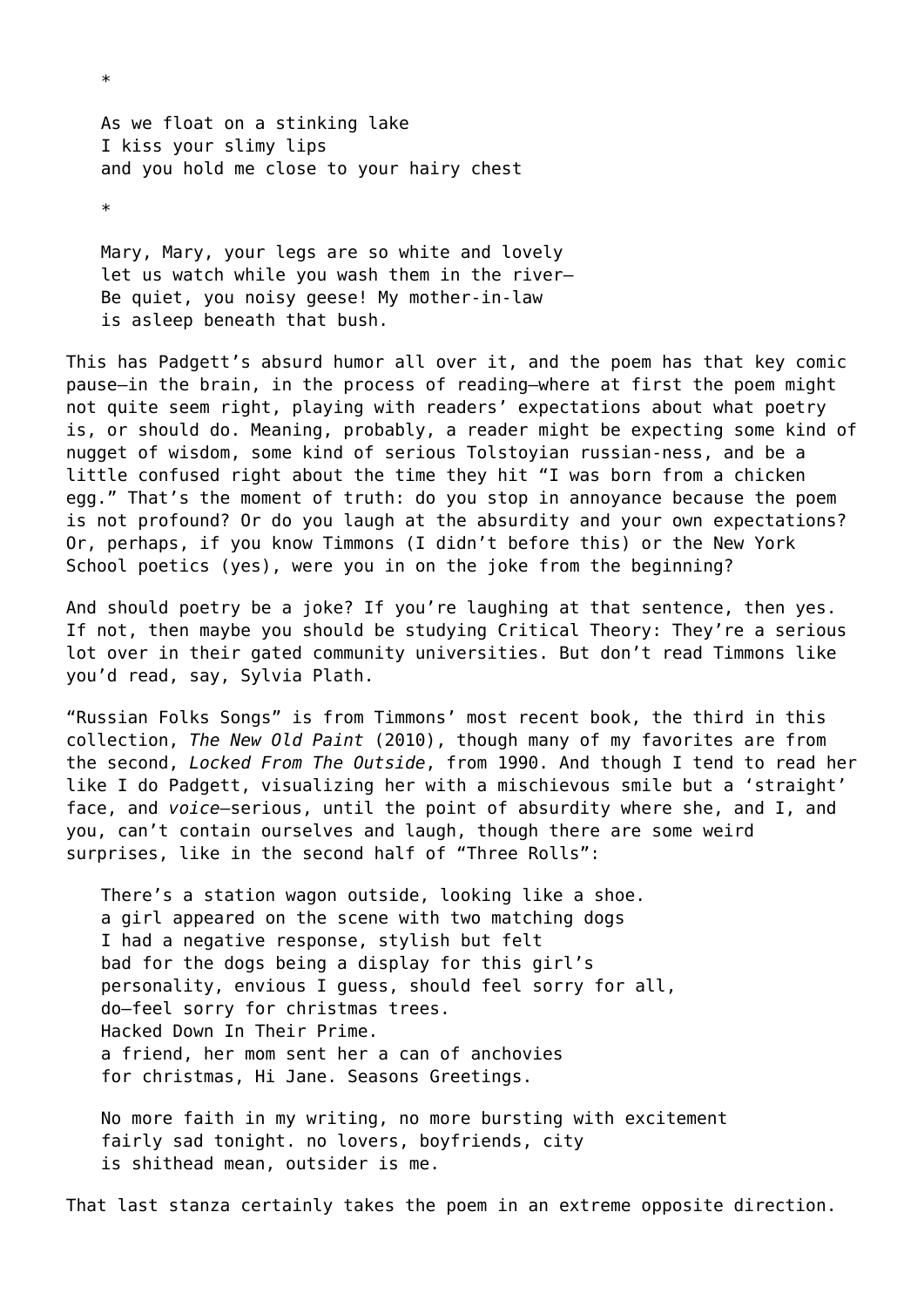Seemingly. One might argue for cutting that stanza. I might. Might have. Not only is the mood different, but that stanza is more seemingly autobiographical than the rest of the playful poem (maybe more autobiographical than the rest of the whole collection). And yet. But. Timmons chose to keep it, and, I think, she's playing with our expectations about what poetry is again. Just when you think her poetry has to be read as absurd and jester-like, bam, here she comes with some simple statements about being lonely around Christmas in New York. And hell, I've been there.

And even the last lines of the previous stanza hint that something is not right, they shift the poem already, with that seemingly clueless present from a mom to a daughter, making us imagine a whole huge family story going on there. The daughter is at the very least not understood, which leads us into Timmon's own feelings of not even having anyone around—to understand her or not—at all.

This idea, that there is more going on in a poem than we know—though we may sense it—is exactly what good poetry of any type inspires in us. Which is true of more than a few of Timmons' poems. Point being, Timmons is a great example of how poets, and poetry, defy our expectations, though I can't help wonder if her humor, her oddball quirkiness, and yes her gender have something to do with us not having heard of her before. That is, is this part of the 'women aren't funny' phenomenon that ran through the comedy world (and still does)? While O'Hara, Bukowski, Ashbury, and Padgett (and Trinidad, and Lehman, and Alexie) are known for their humor, a woman poet known for it is more rare.

Maybe I'm wrong. It's happened before. Because have Denise Duhamel, Kim Addonizio, and especially Amy Gerstler, though none of them quite has the non-sequitur-ness style of Timmons. Do poetry snobs (I can say that, I am one) prefer women to—gasp—make sense? Or is it to be serious? Because there are plenty of female Language poets that don't make sense. Or is it just merely the winds of fate in the Po Biz. Consult the book:

"Klown Kollidge"

uh uh here it comes The Scorn

direct from the mouth of a

great big clown

lecturing a class of clowns

NOT acceptable

righteous indignation pouring down like piss

from some clowny high ground